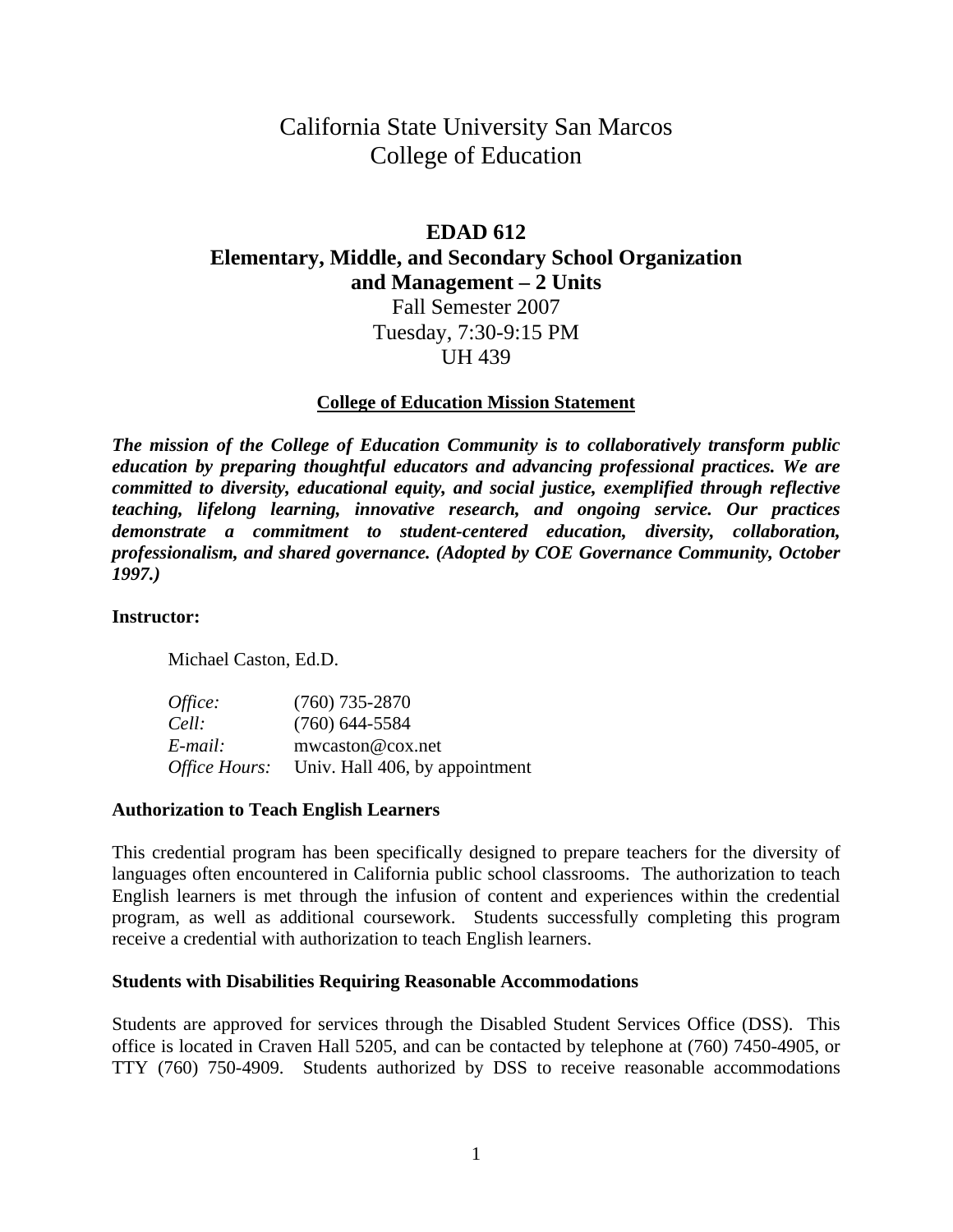should meet with their instructor during office hours or, in order to ensure confidentiality, in a more private setting.

# **Course Description:**

The role of the site administrator in the administration and management of elementary, middle school, and high schools is studied, along with the organizational structure and function of the school itself. Students will investigate, analyze, and evaluate the roles of state and federal governments in the context of school and district governance process. Implications for leadership in the development and operation of comprehensive educational programs at the school site will be studied.

# **Course Prerequisite:**

Consent of Program Coordinator

# **Goals:**

This course will assist the candidate to:

- Organize and manage the structural and functional relationships in elementary and secondary schools
- Implement appropriate and effective managerial practices in schools
- Implement effective and efficient shared decision-making and governance models
- Effectively and efficiently manage school resources
- Apply appropriate technology to school managerial functions and operations

# **Course Objectives**

- Know the nature of decision-making in developing and implementing elementary and secondary policy and procedures
- Know how to apply major behavioral objectives for various schools and devise methods for their evaluation
- Know how to identify appropriate personnel to serve in various teaching, support, clerical, custodial, and administrative positions in schools
- Know the nature of leadership, management, and administration and their site-specific applications
- Understand organizational culture as it relates to various school levels
- Understand and implement shared decision-making
- Know how to identify, administer, and manage all resources needed for the implementation of specific educational programs
- Understand relations with external communities including business and industry
- Know how to identify, administer, and manage all resources needed for the implementation of specific educational programs
- Understand relations with external communities including business and industry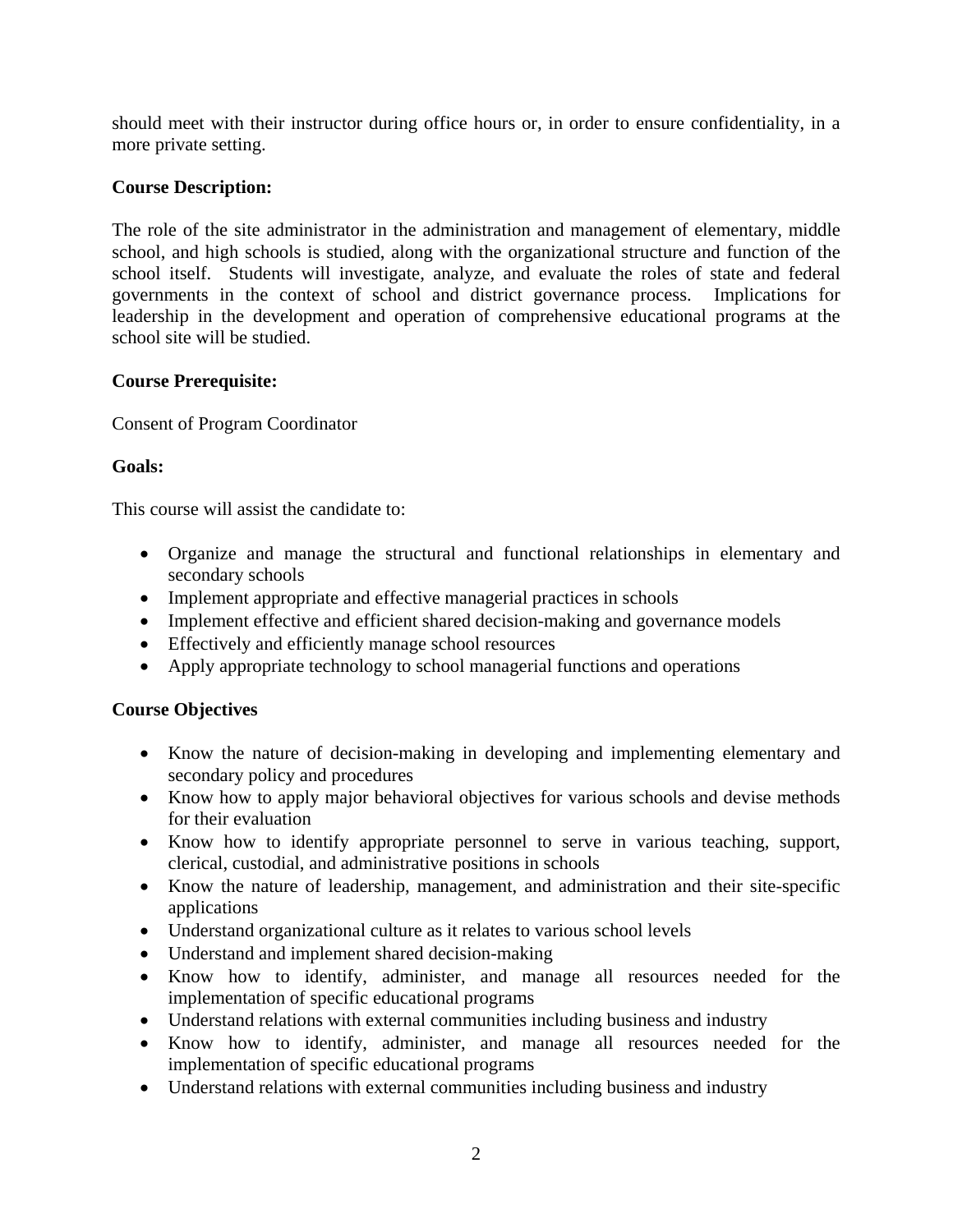# **Course Requirements and Grading Policy**

- 1. Each student will be expected to attend all class sessions and participate in class discussions. If you are unable to attend or will be late, please let the instructor know in advance. (25%)
- 2. Students will be given reading assignments. Please come to class prepared to discuss the topic and share your thoughts. (25%)
- 3. Students will be given written assignments, which will involve an analysis of various topics. This will include the development of a context map. (25%)
- 4. Each student will make a final presentation to the class. This will also include a written analysis of the topic chosen. (25%)
- 5. Any assignments turned in late will receive a reduced grade. Students should contact the instructor accordingly.

# **College of Education Attendance Policy**

Due to the dynamic and interactive nature of courses in the College of Education, all students are expected to attend all classes and participate actively. At a minimum, students must attend more than 80 percent of class time, or the student may not receive a passing grade for the course at the discretion of the instructor. Individual instructors may adopt more stringent attendance requirements. Should the student have extenuating circumstances, he/she should contact the instructor as soon as possible. (Adopted by the COE Governance Community, December 1997.)

### **Writing Policy:**

In keeping with the All-university Writing Requirement, all courses must have a writing component of at least 2,500 words (approximately 10 pages), which can be administered in a variety of ways. This course will have weekly writing assignments related to case studies and other readings assigned.

### **Academic Honesty Policy**

"Students will be expected to adhere to standards of academic honesty and integrity, as outlined in the Student Academic Honesty Policy. All ideas/materials that are borrowed from other sources must have appropriate references to the original sources. Any quoted material should give credit to the source and be punctuated with quotation marks.

Students are responsible for honest completion of their work including examinations. There will be no tolerance for infractions. If you believe there has been an infraction by someone in the class, please bring it to the instructor's attention. The instructor reserves the right to discipline any student for academic dishonesty in accordance with the general rules and regulations of the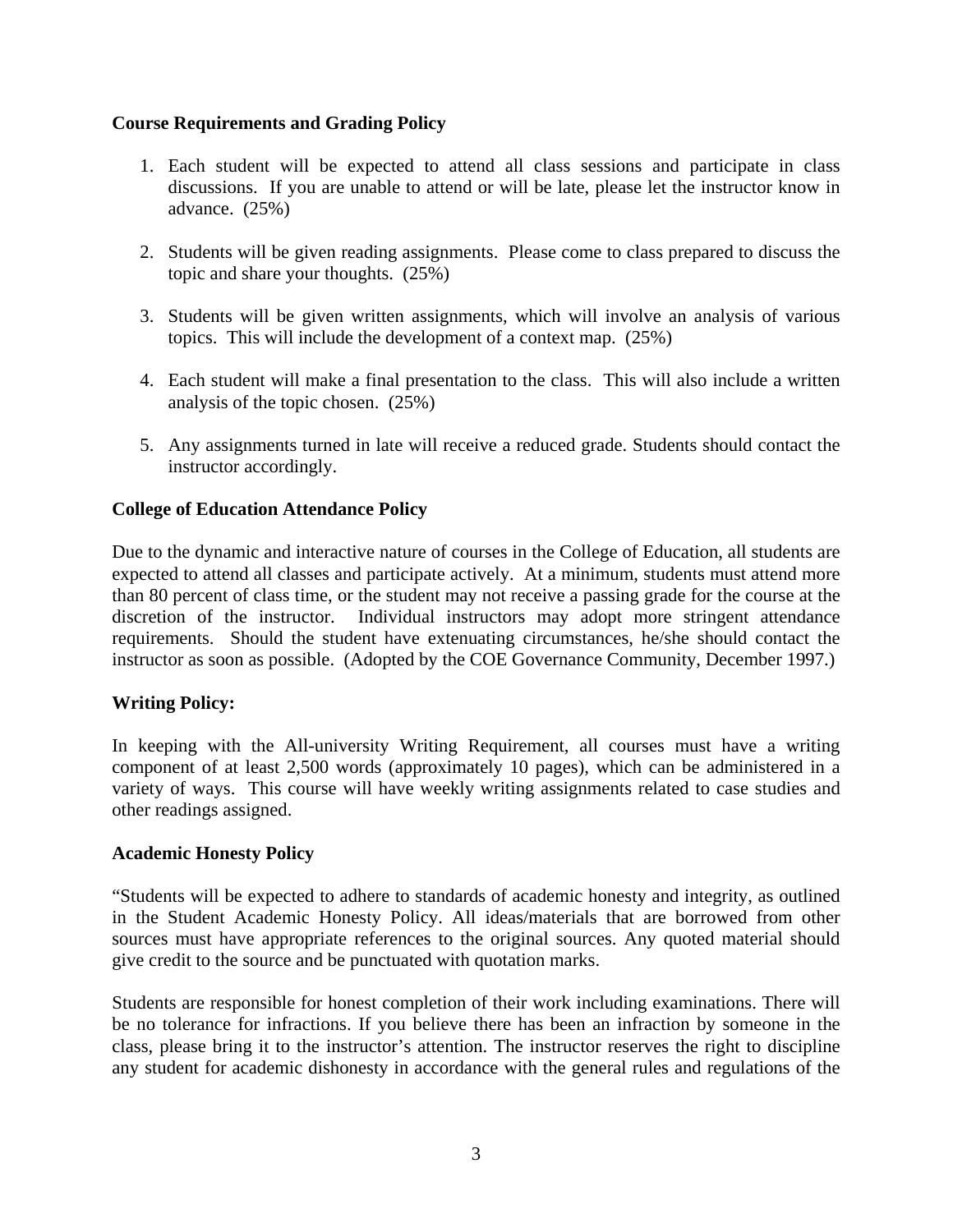university. Disciplinary action may include the lowering of grades and/or the assignment of a failing grade for an exam, assignment, or the class as a whole."

Incidents of Academic Dishonesty will be reported to the Dean of Students. Sanctions at the University level may include suspension or expulsion from the University.

# **Plagiarism:**

It is expected that each student will do his/her own work, and contribute equally to group projects and processes. Plagiarism or cheating is unacceptable under any circumstances. If you are in doubt about whether your work is paraphrased or plagiarized see the Plagiarism Prevention for Students website http://library.csusm.edu/plagiarism/index.html. If there are questions about academic honesty, please consult the University catalog.

# **Textbooks and Resource Materials**

- *Education Week*
- Snowden and Groton, School Leadership and Administration,  $7<sup>th</sup>$  Edition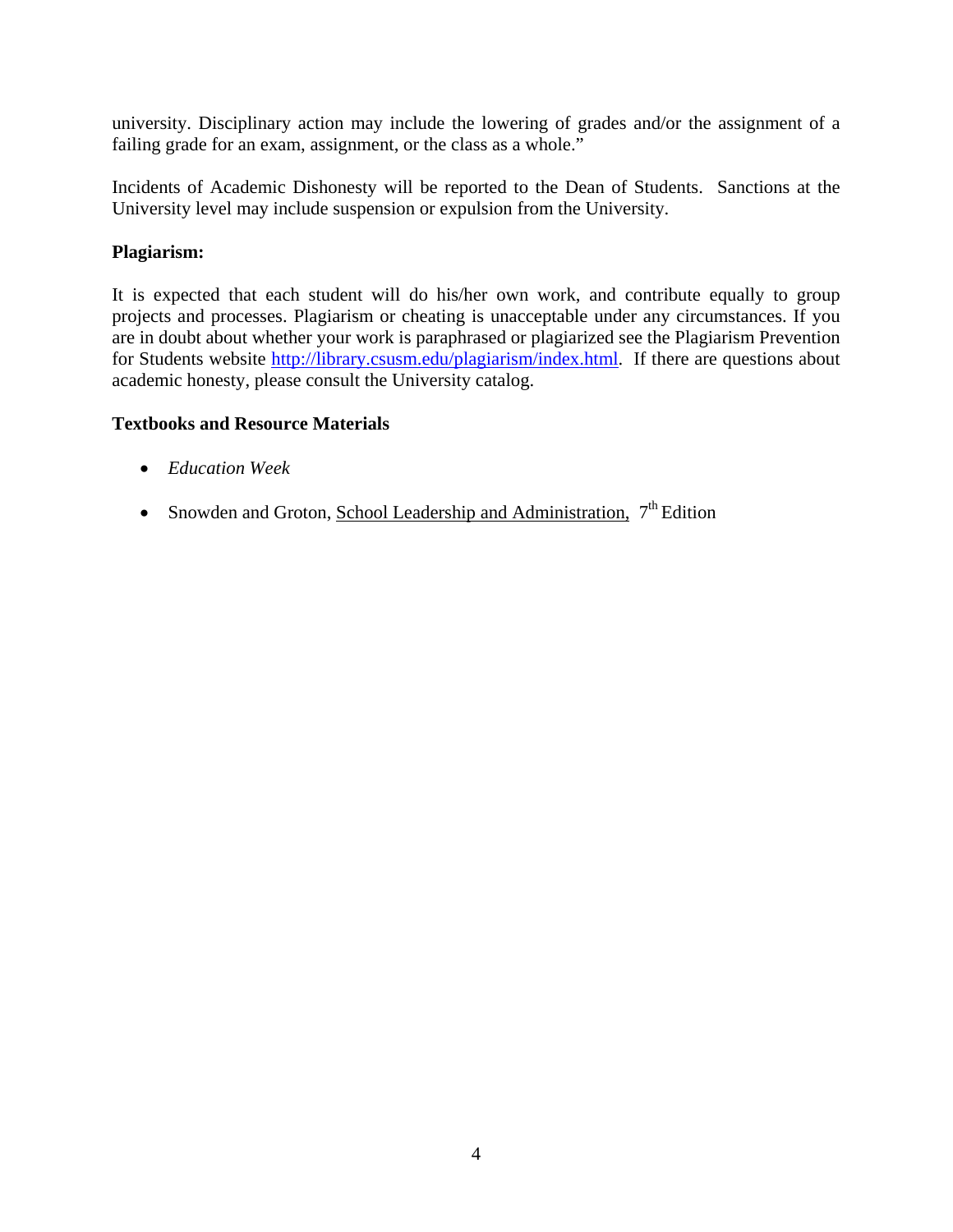# **Tentative Class Schedule**

| <b>August 28, 2007</b> | Overview of course                                                                                                   |
|------------------------|----------------------------------------------------------------------------------------------------------------------|
| September 4, 2007      | State and federal role in public education<br>School administration and ethics<br>Review your career goals           |
| September 11, 2007     | Organization of local school districts<br>Build a context map                                                        |
| September 18, 2007     | Governance of local districts<br>How does the school board function?<br>Develop presentation teams and select topics |
| September 25, 2007     | School finance at the federal, state, district, and site levels<br>Presentations                                     |
| October 2, 2007        | Collective bargaining<br>What site administrators need to know<br>Presentations                                      |
| October 9, 2007        | Board meeting attendance<br>Make a written report of your observations                                               |
| October 16, 2007       | Student discipline issues<br>Presentations                                                                           |
| October 23, 2007       | Special education and issues of litigation<br>Presentations                                                          |
| October 30, 2007       | School reform efforts<br>Curriculum and Instruction<br>Improving student achievement<br>Presentations                |
| November 6, 2007       | <b>Human Resources</b><br>Selecting and evaluating personnel<br>Presentations                                        |
| November 13, 2007      | Leadership components<br>Judgment, How to develop it<br>Presentations                                                |